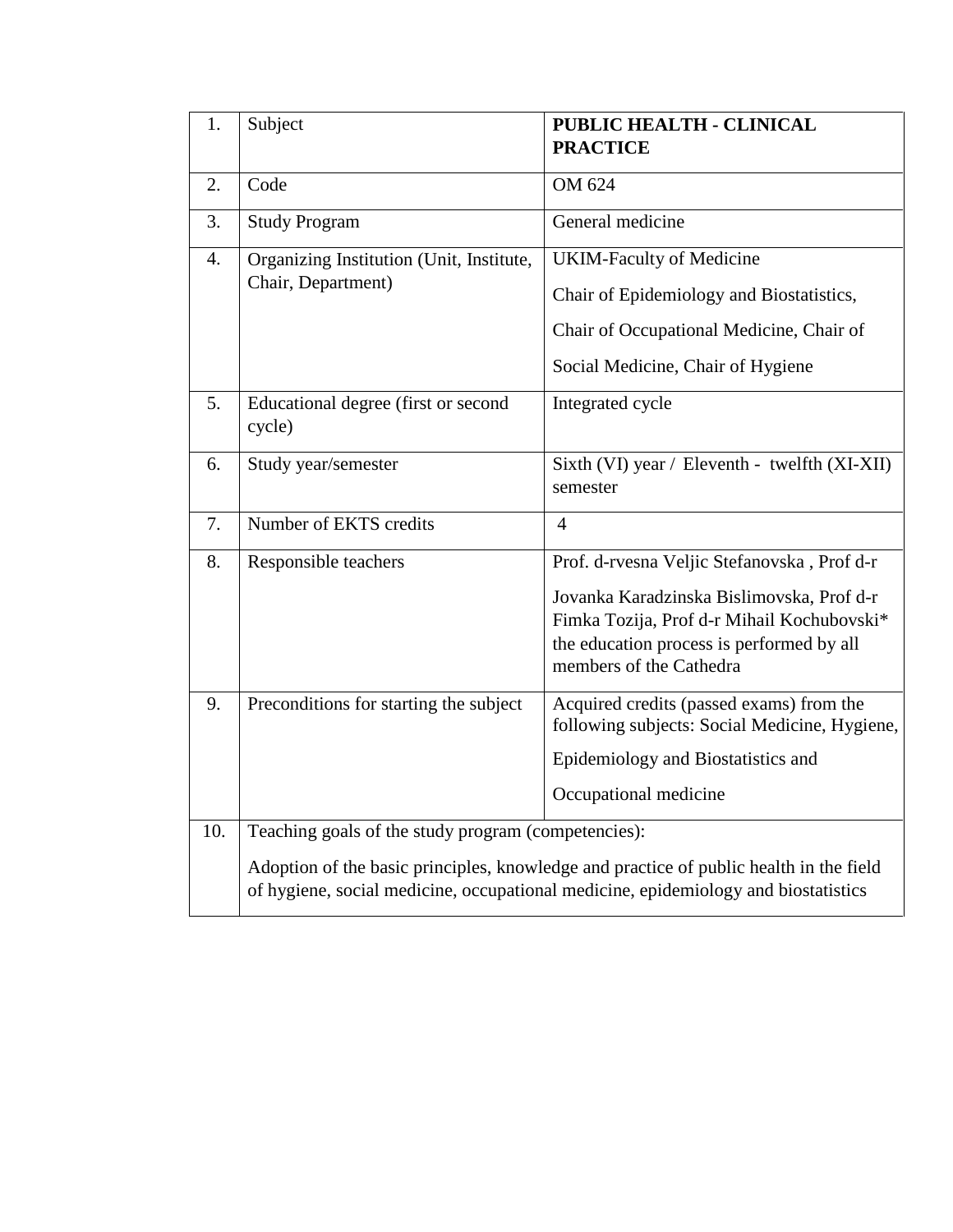# 11. **Contents of the study program:**

### **Hygiene**

- Application of the basic methodological approach for eco-toxicological risks assessment
- Exposure and health risk assessment from physical, chemical, biological and radiological agents in the environment
- Regulations, standards and food safety monitoring
- Nutrition and physical activity, public health importance through practical examples
- Strategies and policies to determine priorities and risk management in the field of environmental health, nutrition and food safety

## **Social Medicine**

- Evaluation of health, individual and community health
- Health care system organization and evaluation
- Priority public health problems, risks, strategies, policies
- Health promotion and disease prevention
- Health Policy, Health Economics and Management: analysis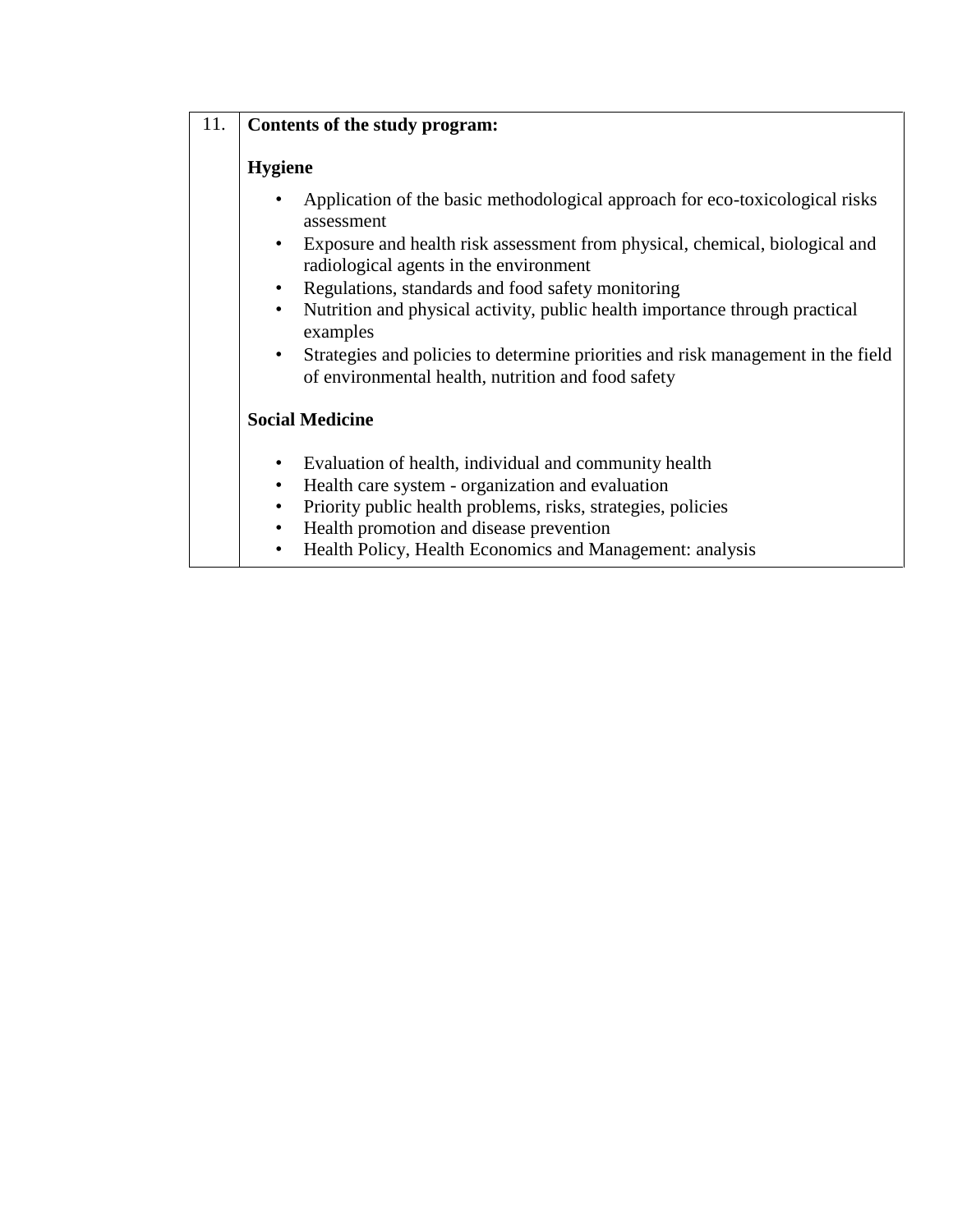of policies and good practice

## **Occupational Medicine**

- Work place, work environment, professional risk assessment of the effects of occupational exposure on the health of exposed workers
- Occupational diseases, work-related diseases and injuries at work: clinical (diagnostic, therapeutic procedures) - preventive and public health aspects in practice
- Work ability assessment, absence, disability, rehabilitation
- Preventive Strategy levels and measures; workplace health promotion (multidisciplinary and intersectoral approach); legislative aspects (examples and solutions in practice)
- Interventional public health prevention programs (examples, analysis, recommendations) in occupational medicine

### **Epidemiology and Biostatistics**

### **Epidemiology**

- Epidemiological principles, models, epidemic process, prevention measures
- Epidemiological methods (descriptive, analytical, experimental)
- Epidemiological features of certain communicable and non-communicable diseases

### **Biostatistics**

- Descriptive statistical methods
- Analytical methods
- Vital statistics

The study program will be arranged within 2 working weeks (full time 8 hours).

Four courses will be organized during the XI and XII semester.

Students are organized in groups consisting of 2-5 members (students) on mentor principle by the professors and assistants. During the course different departments and mentors are taking place. Student's daily activities will be registered in a separate "Diary of activities"which will be verified by a mentor's signature.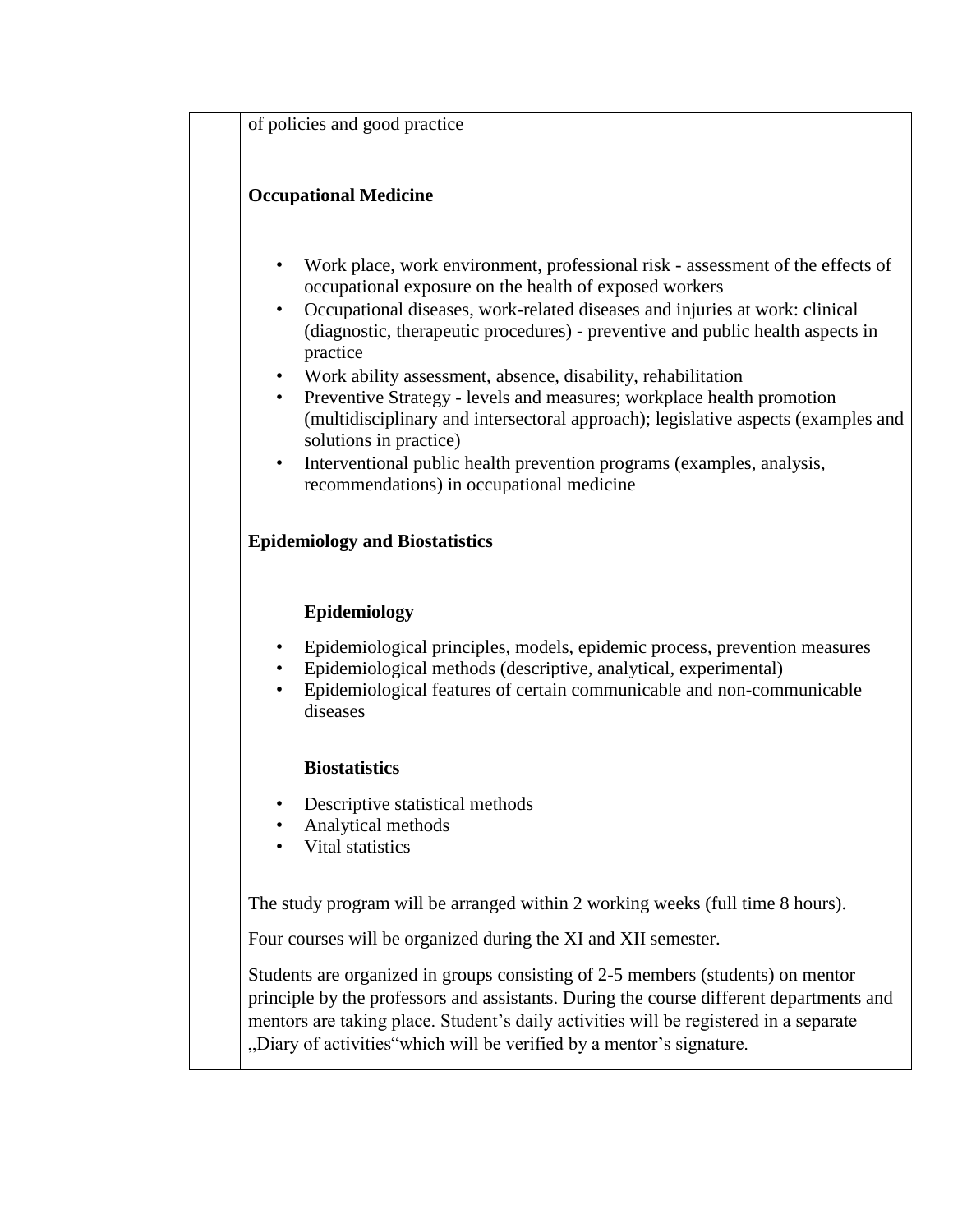| 12. |                                                                                                                                                                                                                                                                                                                                                                                                                                            | <b>Methods of learning:</b>   |       |                            |                                                   |             |        |
|-----|--------------------------------------------------------------------------------------------------------------------------------------------------------------------------------------------------------------------------------------------------------------------------------------------------------------------------------------------------------------------------------------------------------------------------------------------|-------------------------------|-------|----------------------------|---------------------------------------------------|-------------|--------|
|     | Interactive work, work on mentor's principle, individual work, work in small<br>$\bullet$<br>groups, problem solving<br>Processing, reporting and case resolving of different segments of public health<br>practice<br>Data analysis, computer simulation<br>$\bullet$<br>Evaluation of the scientific literature, consulting, essays, seminar papers<br>$\bullet$<br>Problem resolving designed seminars, discussion, public presentation |                               |       |                            |                                                   |             |        |
| 13. | Total available amount of learning hours                                                                                                                                                                                                                                                                                                                                                                                                   |                               |       |                            | 120 hours                                         |             |        |
| 14. | Distribution of the available learning time                                                                                                                                                                                                                                                                                                                                                                                                |                               |       |                            | 80 hours practical work<br>40 hours home learning |             |        |
| 15. | 15.1.<br>Types of educational<br>activities                                                                                                                                                                                                                                                                                                                                                                                                |                               |       | Practical work<br>seminars | (laboratory, clinical),                           | 80 hours    |        |
| 16. |                                                                                                                                                                                                                                                                                                                                                                                                                                            | Other types of activities     | 16.1. | Home learning              |                                                   | 40 hours    |        |
| 17. |                                                                                                                                                                                                                                                                                                                                                                                                                                            | Types of knowledge assessment |       |                            |                                                   |             | points |
|     | 17.1<br>Final exam                                                                                                                                                                                                                                                                                                                                                                                                                         |                               |       |                            |                                                   | min. - max. |        |
|     |                                                                                                                                                                                                                                                                                                                                                                                                                                            |                               |       |                            | Seminar work<br>$36 - 60$<br>points               |             |        |
|     | 17.2<br>Seminar work/project                                                                                                                                                                                                                                                                                                                                                                                                               |                               |       |                            | Seminar work: written form + public               |             |        |
|     |                                                                                                                                                                                                                                                                                                                                                                                                                                            | (presentation: written/oral)  |       |                            | presentation                                      |             |        |

|     | 17.3      | Active participation                   | $min. - max.$                                                                                                                                                        |
|-----|-----------|----------------------------------------|----------------------------------------------------------------------------------------------------------------------------------------------------------------------|
|     |           |                                        | Practical course *<br>$24 - 40$<br>points                                                                                                                            |
|     |           |                                        | * The course is organized within 10 days by 8<br>hours (full time).                                                                                                  |
|     |           |                                        | Presence: 2 points; activity: 2 points                                                                                                                               |
|     |           |                                        | The student should get a minimum 6 points of<br>each subject of the practice (epidemiology and<br>biostatistics, occupational medicine, social<br>medicine, hygiene) |
| 18. | Knowledge | assessment<br>criteria: (points/grade) | The student should obtain minimum 60 points. Student<br>assessment is a descriptive (passed).                                                                        |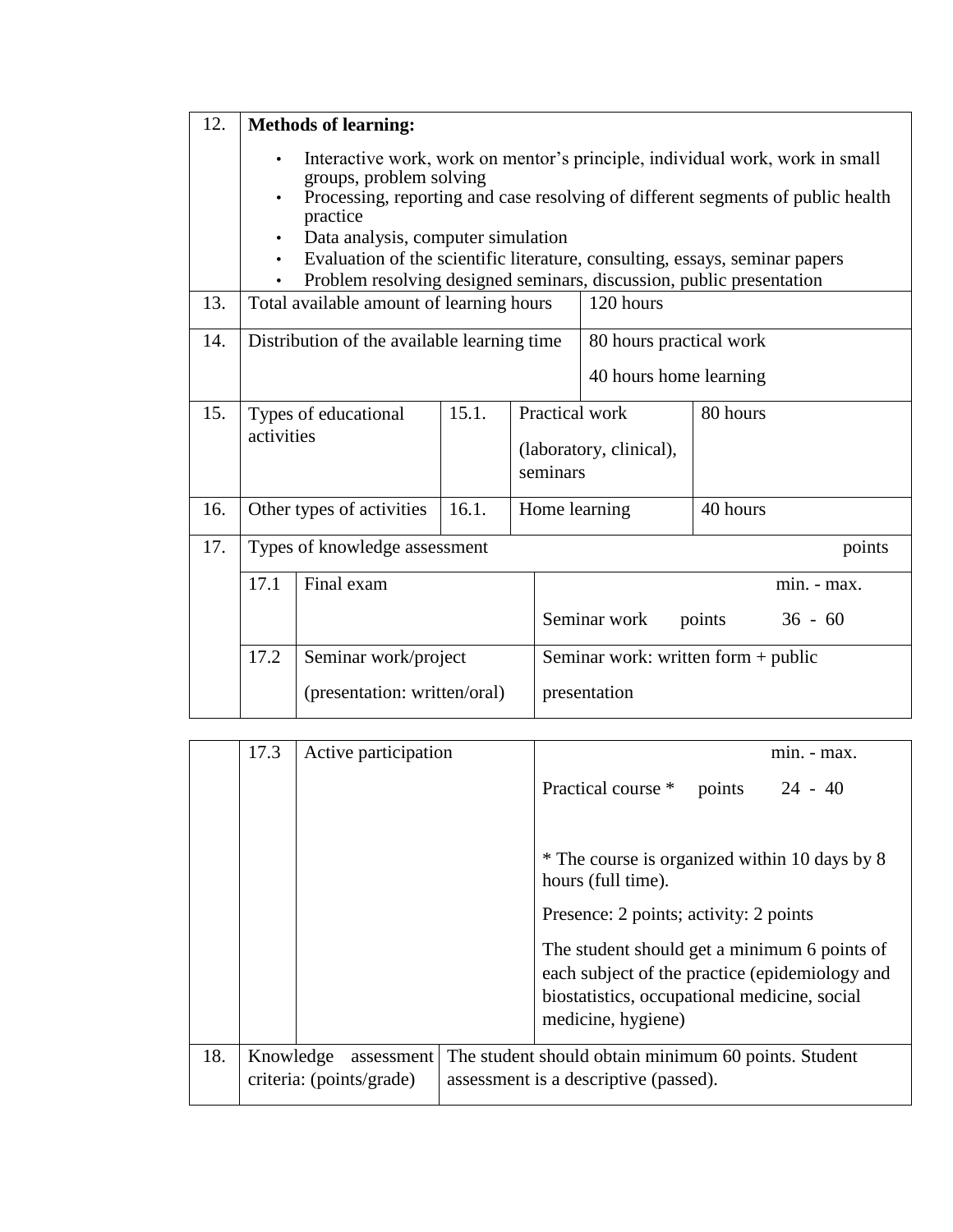| 19. | Criteria for obtaining a                             |     | <b>Conditional criteria:</b>     |                                                                                                                                                                                                                                         |                          |                     |      |  |  |
|-----|------------------------------------------------------|-----|----------------------------------|-----------------------------------------------------------------------------------------------------------------------------------------------------------------------------------------------------------------------------------------|--------------------------|---------------------|------|--|--|
|     | signature and taking the<br>final exam               |     |                                  | In order to obtain a signature and get access to the final<br>exam, the student should attend the practical work and<br>obtain minimum points.<br>In order to get access to the final exam, the student must<br>finis the seminar work. |                          |                     |      |  |  |
| 20. | Language of the course                               |     |                                  | Macedonian                                                                                                                                                                                                                              |                          |                     |      |  |  |
| 21. | Method for evaluation of<br>the quality of education |     |                                  | Anonymous student's evaluation of the subject, teachers<br>and collaborators involved in the educational activities                                                                                                                     |                          |                     |      |  |  |
| 22. | Literature                                           |     |                                  |                                                                                                                                                                                                                                         |                          |                     |      |  |  |
|     |                                                      |     | Mandatory textbooks              |                                                                                                                                                                                                                                         |                          |                     |      |  |  |
|     |                                                      | No. |                                  | Authors                                                                                                                                                                                                                                 | Title                    | Publisher           | Year |  |  |
|     |                                                      | 1.  |                                  | Robert B. Wallace ed,                                                                                                                                                                                                                   | Public Health            | <b>OEM Press</b>    | 2008 |  |  |
|     |                                                      |     |                                  | Maxey-Rosenau-Last                                                                                                                                                                                                                      | and<br>Preventive        | Publication,        |      |  |  |
|     |                                                      |     |                                  |                                                                                                                                                                                                                                         | Medicine                 | Denver-             |      |  |  |
|     |                                                      |     |                                  |                                                                                                                                                                                                                                         |                          | <b>New</b>          | 2011 |  |  |
|     |                                                      |     |                                  |                                                                                                                                                                                                                                         |                          | Orleans,            |      |  |  |
|     |                                                      |     |                                  |                                                                                                                                                                                                                                         |                          | <b>USA</b>          |      |  |  |
|     |                                                      |     |                                  |                                                                                                                                                                                                                                         |                          | Tabernakul,         |      |  |  |
|     | 22.1.                                                |     |                                  |                                                                                                                                                                                                                                         |                          | Skopje              |      |  |  |
|     |                                                      | 2.  |                                  | Gjorgjev D, Kochubovski                                                                                                                                                                                                                 | Hygiene and              | Faculty of          | 2008 |  |  |
|     |                                                      |     | Ristovska G.                     | M, Kendrovski V,                                                                                                                                                                                                                        | environmenta<br>1 health | Medicine,<br>Skopje |      |  |  |
|     |                                                      | 3.  |                                  | Gjorgjev D, Kochubovski                                                                                                                                                                                                                 | Food                     | Faculty of          | 2008 |  |  |
|     |                                                      |     | M, Kendrovski V,<br>Ristovska G. |                                                                                                                                                                                                                                         | Hygiene and              | Medicine,           |      |  |  |
|     |                                                      |     |                                  |                                                                                                                                                                                                                                         | Nutrition                | Skopje              |      |  |  |
|     |                                                      | 4.  |                                  | Donev D, Spasovski M,                                                                                                                                                                                                                   | Social<br>Medicine       | Faculty of          | 2012 |  |  |
|     |                                                      |     |                                  | Tozija F, Kosevska E,                                                                                                                                                                                                                   |                          | Medicine,           |      |  |  |
|     |                                                      |     |                                  | Gudeva-Nikovska D,                                                                                                                                                                                                                      |                          | Skopje              |      |  |  |
|     |                                                      |     |                                  |                                                                                                                                                                                                                                         |                          |                     |      |  |  |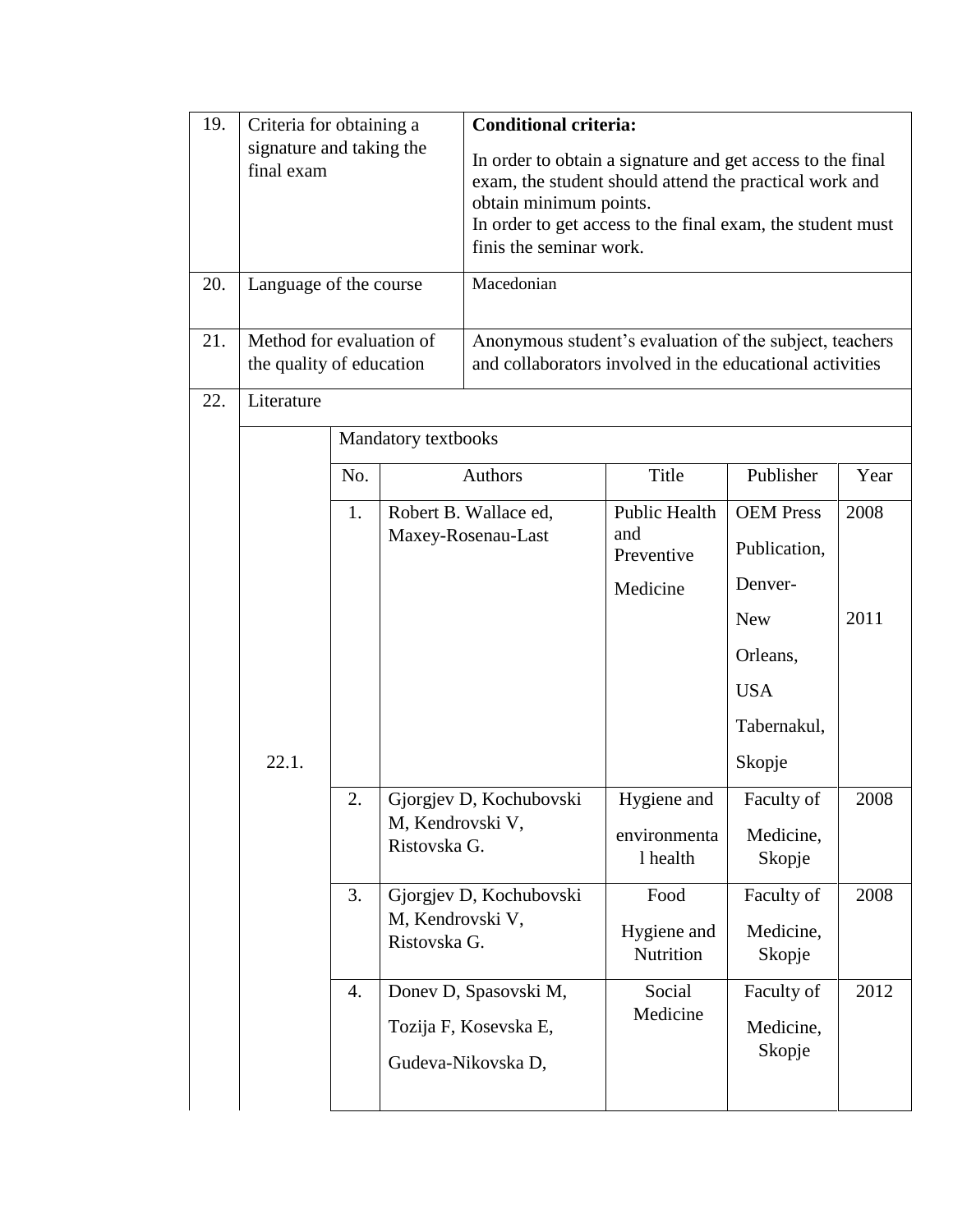|    | Kasapinov B, Kisman-<br>Hristovska M, Lazarevik V,<br>Simonovska V.                |                          |                                                           |      |
|----|------------------------------------------------------------------------------------|--------------------------|-----------------------------------------------------------|------|
| 5. | Bislimovska-Karadzinska<br>J, Minov J, Risteska-Kuc S,<br>Mijakoski D, Stoleski S. | Occupational<br>Medicine | University<br>"Sts. Cyril<br>and<br>Methodius",<br>Skopje | 2011 |
| 6. | Stikova E.                                                                         | Occupational<br>Medicine | Faculty of<br>Medicine,<br>Skopje                         | 2012 |
| 7. | Danilovski D, Orovchanec<br>N, Vasilevska K,<br>Taushanova B, Velikj-              | <b>Biostatistics</b>     | Faculty of<br>Medicine,<br>Skopje                         | 2005 |

|    | Stefanovska V, Isjanovska<br>R, Ivanovska-Zafirova B,<br>Zdravkovska M, Pavlovska<br>I                                                                                         |                             |                                   |      |
|----|--------------------------------------------------------------------------------------------------------------------------------------------------------------------------------|-----------------------------|-----------------------------------|------|
| 8, | Danilovski D, Orovchanec<br>N, Vasilevska K,<br>Taushanova<br><b>B</b> ,<br>V,<br>VelikjStefanovska<br>Isjanovska<br>R, Ivanovska-Zafirova B,<br>Zdravkovska M, Pavlovska<br>I | General<br>Epidemiolog<br>y | Faculty of<br>Medicine,<br>Skopje | 2007 |